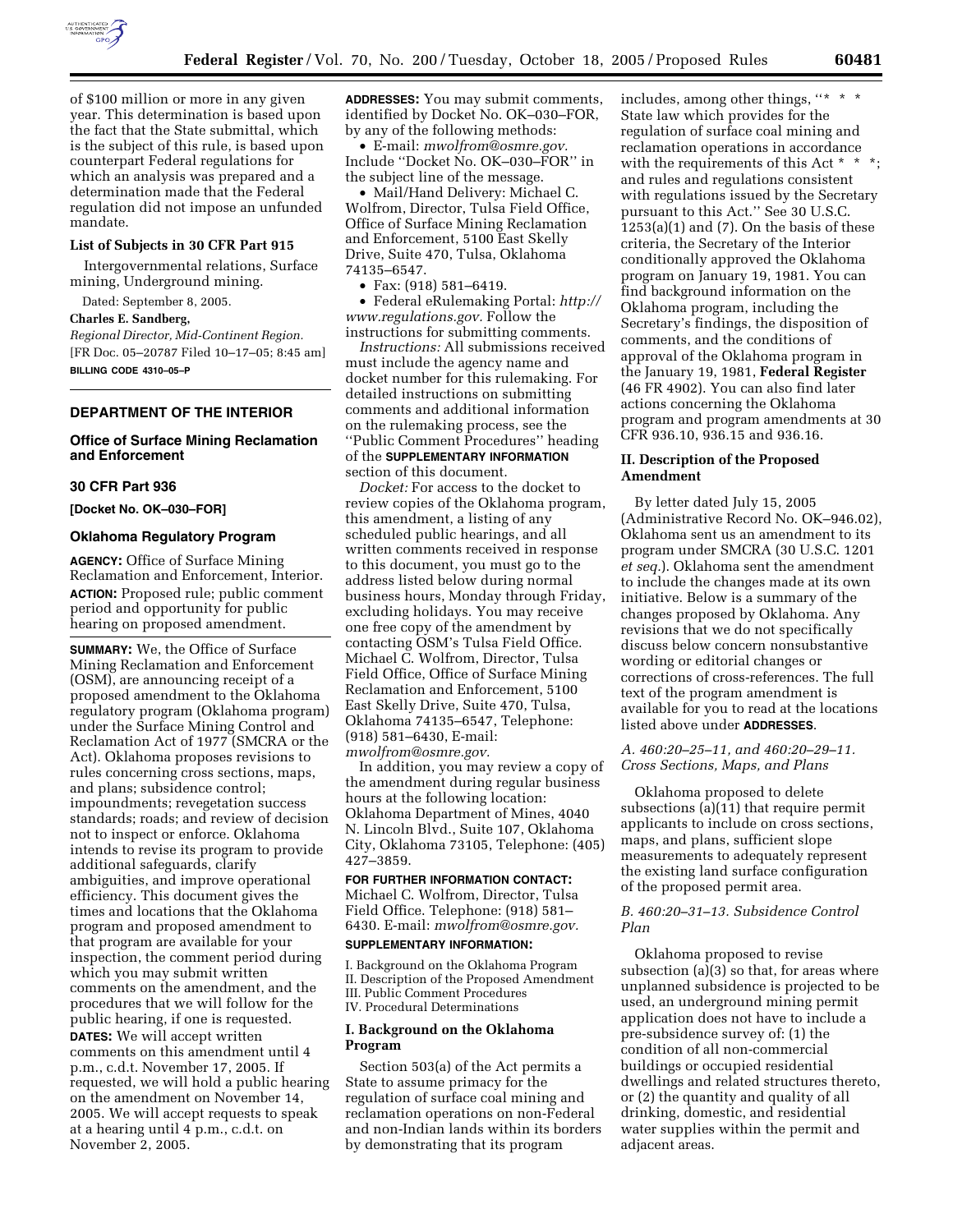# *C. 460:20–43–14. Impoundments*

Oklahoma proposed to add new subsection (a)(14) to read as follows:

(14) The embankment slopes of each impoundment shall not be closer than 100 feet to any public road right-of-way unless otherwise approved under procedures established in  $460:20 - 7 - 4(4)$  and  $460:20 - 7 -$ 5(d). The area between the road right-of-way and the impoundment slopes, clear zone slopes, shall not be steeper than a 1V:6H grade.

#### *D. 460:20–43–46. and 460:20–45–46. Revegetation: Standards for Success*

Oklahoma proposed to revise subsection (b)(3) pertaining to the minimum revegetation success standards for areas developed for fish and wildlife habitat, recreation, shelter belts, or forest products.

1. Oklahoma proposed to revise paragraph (b)(3)(A), regarding fish and wildlife habitat, by requiring the Oklahoma Department of Mines to specify the minimum stocking and planting arrangements for fish and wildlife habitat after consulting with the State agencies responsible for the administration of forestry and wildlife programs.

2. Oklahoma proposed to add new sub-paragraphs (b)(3)(A)(i) and (ii), regarding fish and wildlife habitat plans, that set forth the minimum: (1) stocking rate and types of trees or shrubs if trees or shrubs are to be planted, and (2) seeding rate and types of grasses or forbs if grasses or forbs are to be planted.

3. Oklahoma proposed to add new sub-paragraph (b)(3)(A)(iii) requiring the applicant to submit an alternative wildlife habitat plan to the Department for review if he or she chooses not to follow the requirements of proposed new sub-paragraphs (b)(3)(A)(i) and (ii) regarding fish and wildlife habitat plans. In addition, the applicant must submit, along with the alternative plan, written approval of the alternative planting rates and species from the State agency responsible for the management of fish and wildlife.

4. Oklahoma proposed to add new paragraph (b)(3)(D) that requires comments regarding minimum revegetation success standards for areas developed for fish and wildlife habitat, recreation, shelter belts, or forest products from State agencies responsible for the management of fish and wildlife.

### *E. 460:20–43–52. Roads: General*

Oklahoma proposed to add new subsection (d)(3) that requires compliance with 460:20–43–14(a)(1) when a public road is relocated.

#### *F. 460:20–45–47. Subsidence Control*

Oklahoma proposed to delete, in its entirety, subsection (b)(4) pertaining to a rebuttable presumption of causation by subsidence.

# *G. 460:20–57–6. Review of Decision Not to Inspect or Enforce*

1. Oklahoma proposed to revise subsection (a) to read as follows:

(a) Any person who is or may be adversely affected by a coal exploration or surface coal mining and reclamation operation may request the Department to review informally an authorized representative's decision not to inspect or take appropriate enforcement action with respect to any violation alleged by that person in request for a State inspection under Section 460:20–57–3. The request for review shall follow the procedures set forth in this Section.

2. Oklahoma proposed to revise subsection (b) by deleting the current language and replacing it with language that specifies the procedures for requesting and conducting an informal conference.

3. Oklahoma proposed to add new subsection (c) that specifies a reasonable time frame for holding the informal conference, where the conference is to be held, and notifications that must be made regarding the conference.

4. Oklahoma proposed to add new subsection (d) that specifies when an informal conference may be canceled.

5. Oklahoma proposed to redesignate existing subsections (c) and (d) as new subsections (e) and (f).

6. Oklahoma proposed to revise redesignated subsection (f) to read as follows:

(f) Any determination made under (b) of this Section shall constitute a decision of the Department within the meaning of the Department's Rules of Practice and Procedure and shall contain a right of an appeal to formal administrative review in accordance with the Rules of Practice and Procedure.

# **III. Public Comment Procedures**

Under the provisions of 30 CFR 732.17(h), we are seeking your comments on whether the amendment satisfies the applicable program approval criteria of 30 CFR 732.15. If we approve the amendment, it will become part of the State program.

### *Written Comments*

Send your written or electronic comments to us at the address given above. Your written comments should be specific, pertain only to the issues proposed in this rulemaking, and include explanations in support of your recommendations. We will not consider or respond to your comments when developing the final rule if they are

received after the close of the comment period (see **DATES**). We will make every attempt to log all comments into the administrative record, but comments delivered to an address other than the Tulsa Field Office may not be logged in.

#### *Electronic Comments*

Please submit Internet comments as an ASCII or Word file avoiding the use of special characters and any form of encryption. Please also include ''Attn: Docket No. OK–030–FOR'' and your name and return address in your Internet message. If you do not receive a confirmation that we have received your Internet message, contact the Tulsa Field Office at (918) 581–6430.

### *Availability of Comments*

We will make comments, including names and addresses of respondents, available for public review during normal business hours. We will not consider anonymous comments. If individual respondents request confidentiality, we will honor their request to the extent allowable by law. Individual respondents who wish to withhold their name or address from public review, except for the city or town, must state this prominently at the beginning of their comments. We will make all submissions from organizations or businesses, and from individuals identifying themselves as representatives or officials of organizations or businesses, available for public review in their entirety.

### *Public Hearing*

If you wish to speak at the public hearing, contact the person listed under **FOR FURTHER INFORMATION CONTACT** by 4 p.m., c.d.t. on November 2, 2005. If you are disabled and need special accommodations to attend a public hearing, contact the person listed under **FOR FURTHER INFORMATION CONTACT**. We will arrange the location and time of the hearing with those persons requesting the hearing. If no one requests an opportunity to speak, we will not hold a hearing.

To assist the transcriber and ensure an accurate record, we request, if possible, that each person who speaks at the public hearing provide us with a written copy of his or her comments. The public hearing will continue on the specified date until everyone scheduled to speak has been given an opportunity to be heard. If you are in the audience and have not been scheduled to speak and wish to do so, you will be allowed to speak after those who have been scheduled. We will end the hearing after everyone scheduled to speak and others